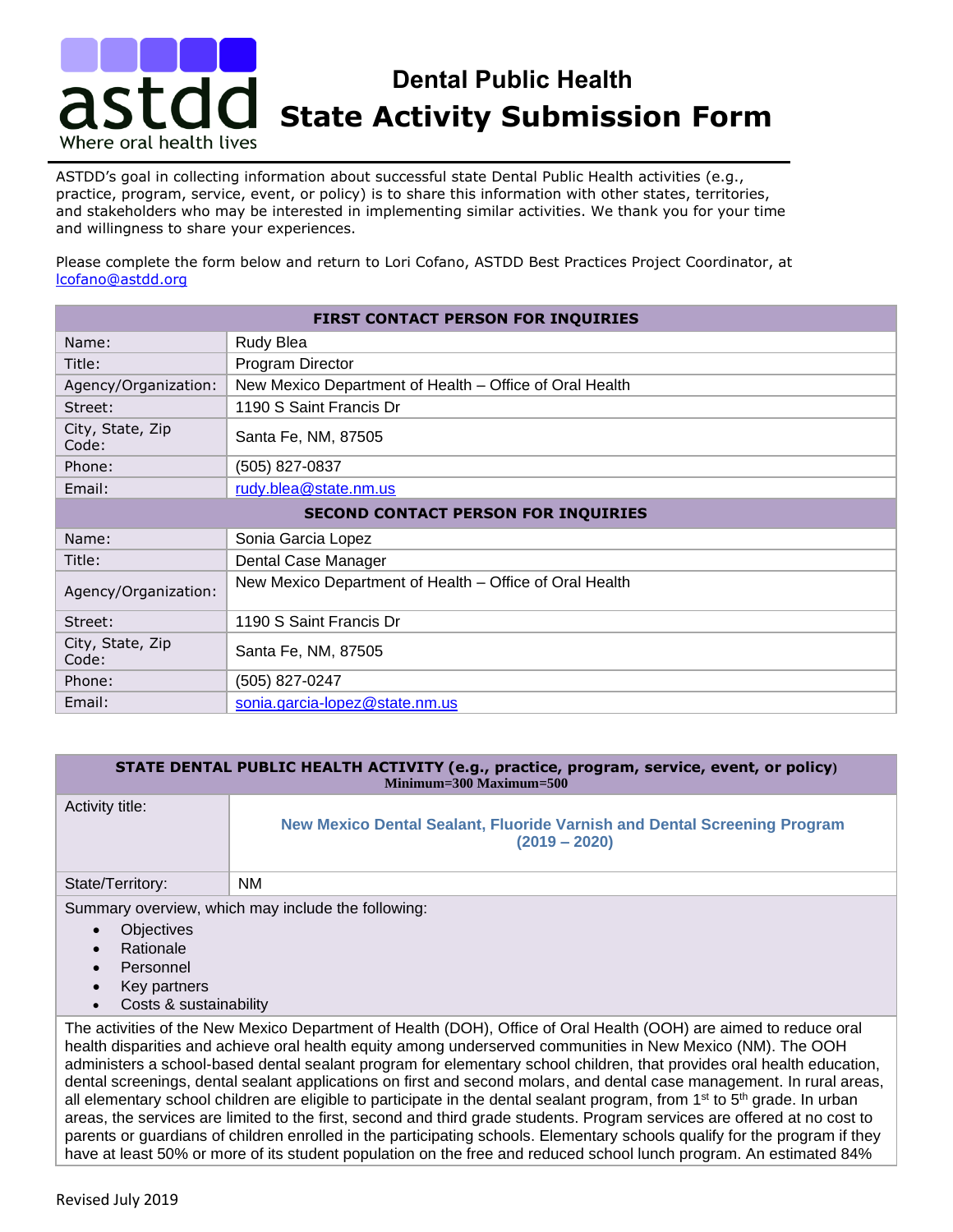of elementary schools qualify for the free and reduced lunch program. FY 2019-2020 the State of NM allocated an estimated \$900,000.00 general fund for the state dental sealant program. For the 2019 -2020 school year: 2,572 students participated in the program with a total of 4281 molars being sealed.

In addition to the sealant program, the OOH conducts a fluoride varnish program for Head Start and early Head Start centers. This program provides dental screening, three fluoride varnish application per year, oral health education, dental case management and home dental hygiene supplies (toothbrush and toothpaste). For the 2019-2020 school year 1515 children participated in the fluoride varnish program, and 1184 fluoride varnish applications were given.

The dental sealant program and fluoride varnish programs were developed to provide preventive services for school children to reduce dental caries, since many low-income children have limited or no access to preventive dental care. The two programs are supported by state staff and contracted private dental care providers. Dental case management is provided to children, who have dental caries and/or any other oral disease, to ensure they receive the dental care they need, especially among uninsured children.

The application of dental sealants is a best practice shown to prevent dental caries up to 80% on the chewing surfaces of the teeth. Due to the COVID-19 pandemic, participation in the sealant program has decreased during the last 2 years. However, OOH staff continue working to provide services and outreach to schools and parents to encourage participation in the program. Fluoride varnish can prevent up to 33% of dental caries in the primary teeth. Most of the parents of children enrolled in Head Start and early Head Start schools recognize the benefits of fluoride varnish application and participation in this program has been maintained and is increasing with lessening COVID-19 concerns. Oral health education and dental case management have been tools used to keep parents and guardians engaged with the oral health of their children during this challenging time. It is important to have the support of parents to reinforce proper oral hygiene habits at home since children spend so much of their time at school, where the usual practice of daily classroom toothbrushing has been suspended due to the pandemic.

Lessons learned (Successes and **Challenges**):

The success of school-based programs is based on providing quality care service and continued communication with school staff to schedule activities and keep schedules as consistent as possible. Lessons learned that would be useful for others looking to implement a similar activity include:

- Clearly communicate the program's expectations to each school; be sure the school nurse understands the program's requirement for space (many schools have limited space) and the length of time needed to complete the sealant services along with collecting the consent forms.
- Always have back-up equipment. Since the program requires traveling to schools that are located one to two hours from the home office, time is wasted if there is a need to return to the office for replacement equipment.
- Remain flexible with scheduling screening and treatment days and how to set up in each school.
- Building a strong relationship with the school nurses, school principals, superintendents, etc. helps to gain acceptance and respect of all school staff and the community and can encourage families to participate in the dental sealant and fluoride varnish programs.
- Providing students with a video or short presentation about what to expect when they are a patient helps to gain acceptance and reduce fear/anxiety. The video is shown by the teacher prior to the scheduled visit.
- Providing proper brushing and flossing techniques takes time but is a necessary part of doing this type of outreach. We should not assume that children know how to properly brush and floss.
- Oral health education is crucial for children and parents and teachers. Parents support children at home specially during this time of pandemic when oral health services decreased or were not available for children. Teachers can support children at school by integrating oral health topics into the school curriculum.